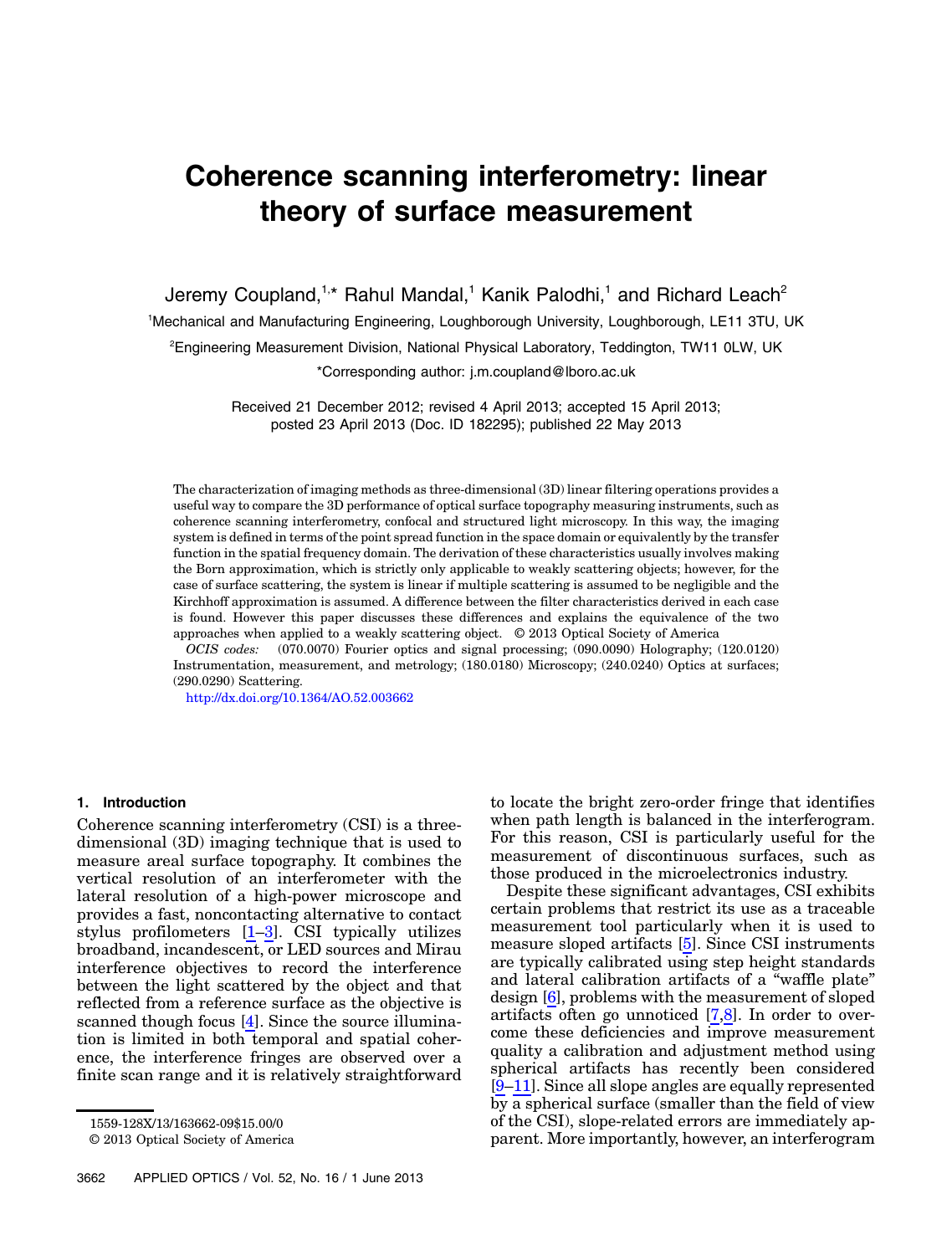of a spherical artifact provides the information necessary to define the resolution of the instrument and, in some cases, compensate for errors introduced by lens aberrations [9].

The theory that underpins this work is based on a linear theory of 3D imaging that was first published in the context of optical holography by Wolf [12], and Dandliker and Weiss [13]. Using this approach the performance of 3D imaging techniques including digital holography, confocal microscopy, CSI, and other interferometers can be compared in terms of linear system theory [14–18]. In this way the system is characterized either in the space domain by the point spread function (PSF) or equivalently in the (spatial) frequency domain, by the transfer function (TF). As the image of a point-like object, the PSF provides a direct measure of the 3D "resolution cell" of the imaging system while the TF describes how the phase and amplitude of the spatial frequencies present within the object are modified by the imaging system. For the case of CSI, the phase of the TF is of primary importance since the surface height is deduced from this quantity.

Although the linear theory provides a good means to compare the theoretical performance of different imaging systems, it rests on the assumption of weak scattering and the validity of the Born approximation [19]. In essence, weak scattering implies that the object causes a small perturbation to the illuminating field. The Born approximation can be assumed when there are small changes in refractive index or small objects, such as particles suspended in fluid, but is not generally applicable to the comparatively large changes in refractive index that are typical of 3D scattering objects. When light is scattered from the interface between homogenous media, however, it is not necessary to assume the Born approximation and, providing that there is no multiple scattering and the surface is smooth at the optical scale, the process is also linear. A detailed analysis of surface scattering has been presented by Beckmann and Spizzichino [20] and this forms the basis of inverse scattering methods that attempt to deduce surface topography from measurements of the scattered field [21–23]. In this case, the surface boundary conditions are assumed and the object can be replaced by an infinitely thin foil-like object, which follows the surface topography and henceforth will be called the "foil model" of the surface. As pointed out by Sheppard in the context of confocal microscopy [24,25], an apparent consequence of the surface scattering approach is that the effective TF (and PSF) of the measuring instrument is modified.

In this paper, the derivation of the foil model of the surface is presented and the associated PSF and TF are defined. Starting from the integral form of the Helmholtz equation, the differences between the analyses based on the Born approximation and the surface scattering approach are contrasted. It is shown that there is a small but significant difference between the PSFs and TFs; however, the two

approaches yield exactly the same result when both the numerical aperture and refractive change tend to zero.

## 2. Theory

It is shown elsewhere  $[17]$  that the output,  $O_B(r)$ , of a CSI instrument can be written as a 3D linear filtering operation that is characterized in the space domain by the convolution,

$$
O_B(\mathbf{r}) = \int H_B(\mathbf{r} - \mathbf{r}') \Delta_B(\mathbf{r}') d^3 r', \tag{1}
$$

where  $\Delta_B(\mathbf{r}) = 4\pi^2(1 - n^2(\mathbf{r}))$  defines the object in terms of the refractive index n and  $H_B(\mathbf{r} - \mathbf{r}')$  is the PSF given by

$$
H_B(\mathbf{r}) = \int G_{\rm NA}^2(\mathbf{r}, k_0) k_0^2 S(k_0) \mathrm{d}k_0.
$$
 (2)

In this expression,  $S(k_0)$  is the spectral density expressed as a function of the wavenumber  $k_0$  and  $\widetilde{G_{\rm NA}}(\mathbf{r},k_0)$  is the PSF of an imaging system of numerical aperture  ${\cal N}_A$  given by

$$
G_{\rm NA}(\mathbf{r}, k_0) = \int \frac{j}{4\pi k_0} \delta(|\mathbf{k}| - k_0) \text{step}
$$

$$
\times \left(\frac{\mathbf{k} \cdot \hat{\boldsymbol{\theta}}}{k_0} - \sqrt{1 - N_A^2}\right) e^{j2\pi \mathbf{k} \cdot \mathbf{r}} \mathbf{d}^3 k,\qquad(3)
$$

where  $\hat{\boldsymbol{\theta}}$  is a unit vector in the direction of the optical axis and  $\delta(x)$  and step(x) represent a Dirac delta function and a Heaviside step function, respectively. Equivalently the filtering operation is defined in the frequency domain  $(k\text{-space})$  by the relation

$$
\tilde{O}_B(\mathbf{k}) = \tilde{\Delta}_B(\mathbf{k}) \tilde{H}_B(\mathbf{k}),\tag{4}
$$

where tilde denotes Fourier transformation such that  $\tilde{H}_B(\mathbf{k}) = \int H_B(\mathbf{r}) e^{-j\pi 2\mathbf{k} \cdot \mathbf{r}} d^3k$  represents the TF and is given by

$$
\tilde{H}_B(\mathbf{k}) = \iint \tilde{G}_{\text{NA}}(\mathbf{k}', k_0) \tilde{G}_{\text{NA}}(\mathbf{k} - \mathbf{k}', k_0) d^3 k' k_0^2 S(k_0) dk_0,
$$
\n(5)

where

$$
\tilde{G}_{\text{NA}}(\mathbf{k}, k_0) = \frac{j}{4\pi k_0} \delta(|\mathbf{k}| - k_0) \text{step}\left(\frac{\mathbf{k} \cdot \hat{\boldsymbol{\theta}}}{k_0} - \sqrt{1 - N_A^2}\right). \tag{6}
$$

It is noted that Eqs.  $(1)$ – $(6)$  differ slightly from those given in reference  $\boxed{17}$ , as some numerical constants have been included in the object function and the alternative definition of wavenumber  $k_0 =$  $1/\lambda$  has been used here. The equations rest on the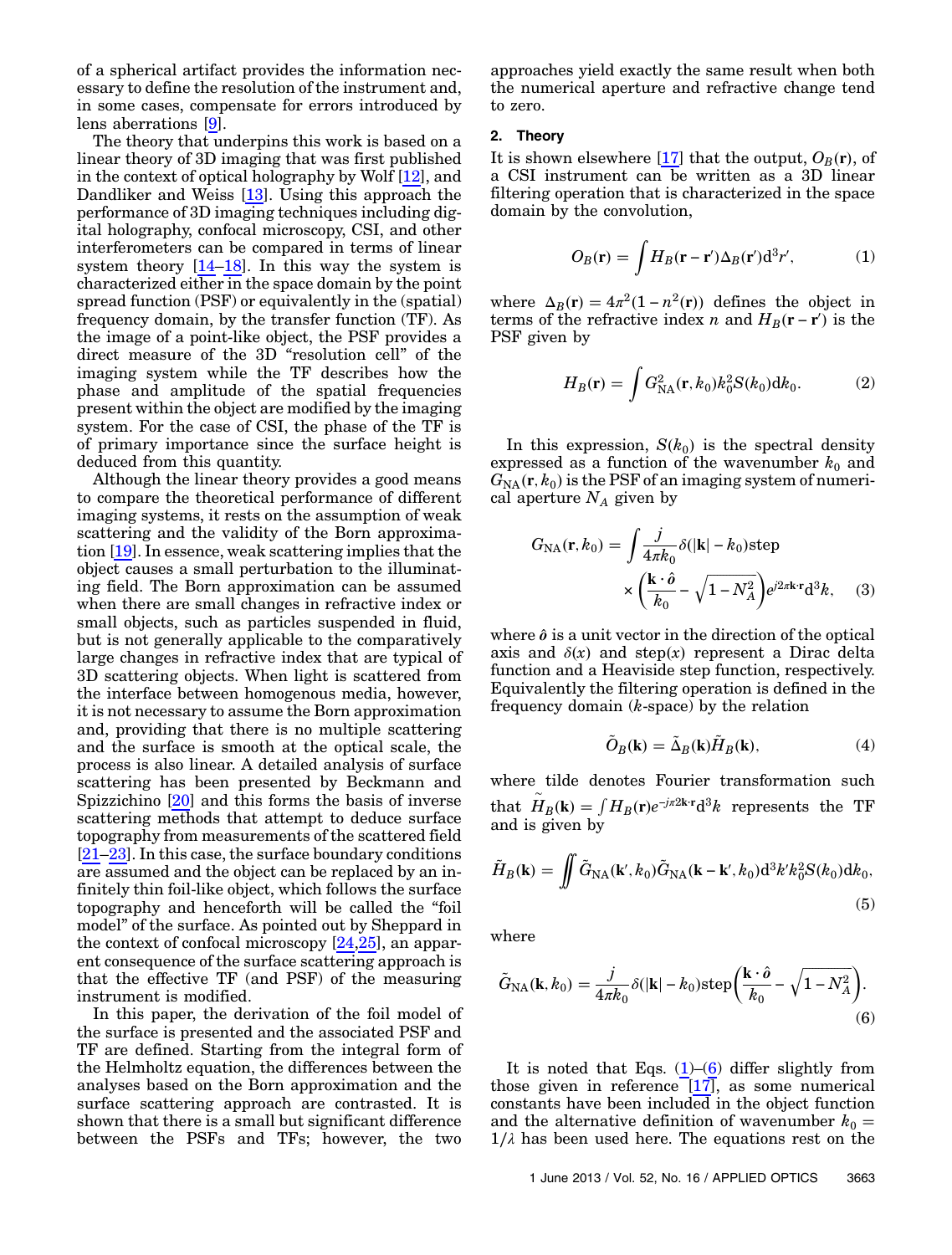assumption of weak scattering, or in other words, that the incident field is weakly perturbed by the object. This is reasonable for objects that are characterized by small variations in refractive index, such as cellular tissue, but is rarely justified for general 3D objects. For the case of strong surface scattering from the interface between two homogenous media however, providing multiple scattering is negligible, the process can also be considered linear. In order to relate these two apparently disparate processes scattering by an object characterized by the function  $\Delta_B(\mathbf{r}) = 4\pi^2(1 - n^2(\mathbf{r}))$  is considered, as shown in Fig. 1.

If the object is illuminated by the reference field  $E_r(\mathbf{r})$ , then scattered field denoted by  $E_s(\mathbf{r})$ , is given by the integral form of the Helmholtz equation such that [17]

$$
E_s(\mathbf{r}) = k_0^2 \int G(\mathbf{r} - \mathbf{r}') \Delta_B(\mathbf{r}') (E_s(\mathbf{r}') + E_r(\mathbf{r}')) \mathrm{d}^3 r', \quad (7)
$$

where  $G(\mathbf{r}) = e^{j2\pi k|\mathbf{r}|}/4\pi|\mathbf{r}|$ ; is the free-space Green's function that defines a point source. It is noted that the scattered field is in general a nonlinear function of the object function  $\Delta_B(\mathbf{r}')$ ; however, the process is linearized by assuming that the term  $E_s(\mathbf{r}')$ ; in the integrand is negligible. This is the well-known Born approximation, which is applicable to weak scattering events [19]. It is clear, however, that the only contribution to the integral is from regions where  $\Delta_B(\mathbf{r}') = 4\pi^2(1 - n^2)$  is nonzero (i.e., from the volume occupied by the object itself) and the scattered field can, therefore, be written as the volume integral,

$$
E_s(\mathbf{r}) = k_0^2 \int_V G(\mathbf{r} - \mathbf{r}') \Delta_B(\mathbf{r}') E_t(\mathbf{r}') d^3 r', \qquad (8)
$$

where  $E_t(\mathbf{r})$  is the transmitted field (i.e., that inside the object boundary) and V denotes the object volume.

Since inside the object  $(\nabla^2 + 4\pi^2 n^2 k_0^2) E_t(\mathbf{r}') = 0$ and  $(\nabla^2 + 4\pi^2 k_0^2)G(\mathbf{r} - \mathbf{r}') = 0$ , then  $G(\mathbf{r} - \mathbf{r}')E_t(\mathbf{r}') =$  $(1/4\pi^2 k_0^2(n^2-1))(E_t(\mathbf{r}')\nabla^2 G(\mathbf{r}-\mathbf{r}') - G(\mathbf{r}-\mathbf{r}')\nabla^2 E_t(\mathbf{r}')).$ 



Object  $\Delta_B(\mathbf{r})$ 

Substitution gives

$$
E_s(\mathbf{r}) = \int_V (G(\mathbf{r} - \mathbf{r}') \nabla^2 E_t(\mathbf{r}') - E_t(\mathbf{r}') \nabla^2 G(\mathbf{r} - \mathbf{r}')) \mathrm{d}^3 r',\tag{9}
$$

and applying Green's theorem it is found

$$
E_s(\mathbf{r}) = \int_S \left( G(\mathbf{r} - \mathbf{r}') \frac{\partial E_t(\mathbf{r}')}{\partial n} - E_t(\mathbf{r}') \frac{\partial G(\mathbf{r} - \mathbf{r}')}{\partial n} \right) ds,
$$
\n(10)

where S denotes the object boundary. Equation  $(10)$ is the Kirchhoff integral [19]. It is exact, but hardly surprising, as it merely shows the well-known result that the scattered field from the medium can be written purely in terms of the field at the object boundary. However, it is now straightforward to linearize the scattering process by assuming appropriate boundary conditions. Following Beckman and Spizzichino [20], if the surface is illuminated by a unit amplitude plane wave, propagating with wave vector,  $\mathbf{k}_r$ , such that  $E_r(\mathbf{r}) = e^{2\pi j \hat{\mathbf{k}}_r \cdot \mathbf{r}}$ , the boundary field and its normal derivative can be written [20],

$$
E_t(\mathbf{r}) = (1+R)e^{2\pi j \mathbf{k}_\mathbf{r} \cdot \mathbf{r}},\tag{11}
$$

$$
\frac{\partial E_t(\mathbf{r})}{\partial n} = 2\pi j \mathbf{k}_\mathbf{r} \cdot \hat{\mathbf{n}}_S (1 - R) e^{2\pi j \mathbf{k}_\mathbf{r} \cdot \mathbf{r}},\tag{12}
$$

where  $\hat{\mathbf{n}}_{S}$  is the outward surface normal (as shown in Fig. 1) and  $R$  is the Fresnel amplitude reflection coefficient, which is assumed to be constant over the range of scattering angles of interest. Beckmann and Spizzichino have discussed the validity of these boundary conditions in detail [20] but for the purposes of this paper it is noted that:

(i) The surface must be slowly varying on the optical scale such that the local radius of curvature is more than the wavelength. This is the Kirchhoff or physical optics approximation [19].

(ii) For a perfect conductor the reflection coefficient is indeed constant  $(R = 1)$ .

(iii) More generally, the reflection coefficient depends on polarization but the sum of reflection coefficients for orthogonal polarization states is approximately constant for angles of incidence that are less than 45 deg.

(iv) For a dielectric, the field at the lower boundary and its gradient may depart markedly from those given in Eqs.  $(11)$  and  $(12)$  due to propagation through the object. However, this component of the field will generally be separable from that scattered from the top boundary using CSI due to the extra path length traveled.

In order to explain the output of a CSI instrument it is first necessary to consider the process of far-field Fig. 1. Scattering from a 3D object. imaging—that is, measuring or reconstructing a field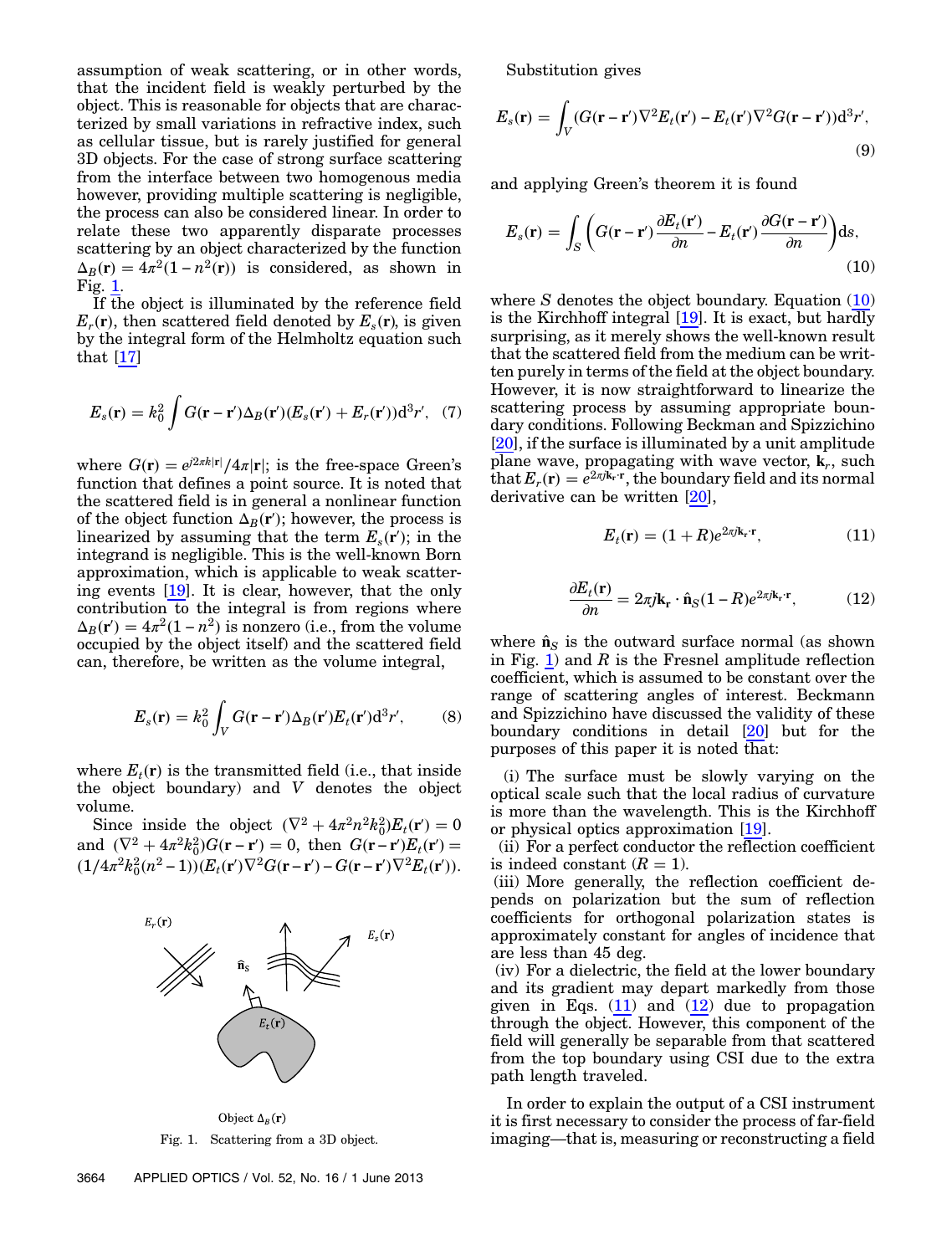solely from the information present at a distant boundary. It is shown in Appendix A that propagation to and from a distant boundary is a linear filtering operation that is characterized by a PSF that depends on the numerical aperture of the instrument. In the following a similar process will be followed to give an expression for the measured scattered field.

First, consider the field that propagates from the upper surface to a point  $\mathbf{r}_b$ ; on a distant boundary  $\Sigma$ , as shown in Fig. 2. Since the boundary is at a large distance,  $r_b \gg r$  and the far-field Green's function can be written

$$
G(\mathbf{r_b} - \mathbf{r}) \approx \frac{e^{2\pi j k_0 |\mathbf{r_b}|}}{4\pi |\mathbf{r_b}|} e^{-2\pi j k_0 \mathbf{r} \cdot \frac{\mathbf{r_b}}{|\mathbf{r_b}|}}.
$$
(13)

The normal derivative of the Green's function is, therefore,

$$
\frac{\partial G(\mathbf{r_b} - \mathbf{r})}{\partial n} = -2\pi j G(\mathbf{r_b} - \mathbf{r}) k_0 \frac{\mathbf{r_b}}{|\mathbf{r_b}|} \cdot \hat{\mathbf{n}}_S. \quad (14)
$$

Substituting Eqs.  $(11)$ – $(14)$  into the Kirchhoff integral of Eq. (10), the scattered field at the distant boundary is given by

$$
E_s(\mathbf{r_b}) = j \frac{e^{2\pi j k_0 |\mathbf{r_b}|}}{2|\mathbf{r_b}|} \int_S e^{-2\pi j \left(k_0 \mathbf{r} \frac{\mathbf{r_b}}{|\mathbf{r_b}|} - \mathbf{k_r} \cdot \mathbf{r}\right)} \left[ R \left( k_0 \frac{\mathbf{r_b}}{|\mathbf{r_b}|} - \mathbf{k_r} \right) + \left( k_0 \frac{\mathbf{r_b}}{|\mathbf{r_b}|} + \mathbf{k_r} \right) \right] \cdot \hat{\mathbf{n}}_S \, \mathrm{d}s. \tag{15}
$$

In accordance with comment (iv) above, a region of interest on the upper surface of the object can be defined by the function,  $A(r)$ , given by

$$
A(\mathbf{r}) = W(r_x, r_y) \delta(r_z - s(r_x, r_y)), \tag{16}
$$

where  $W(r_x, r_y)$  is a window function. Using the sifting properties of the Dirac delta function [26], the



scattered field can be written as an indefinite integral such that,

$$
E_s(\mathbf{r}_b) = j \frac{e^{2\pi j k_0 |\mathbf{r}_b|}}{2|\mathbf{r}_b|} \int e^{-2\pi j \left(k_0 \frac{\mathbf{r}_b}{|\mathbf{r}_b|} - \mathbf{k}_r\right) \cdot \mathbf{r}} \left[ R \left( k_0 \frac{\mathbf{r}_b}{|\mathbf{r}_b|} - \mathbf{k}_r \right) + \left( k_0 \frac{\mathbf{r}_b}{|\mathbf{r}_b|} + k_r \right) \right] \cdot \hat{\mathbf{n}}_S \frac{A(\mathbf{r})}{\hat{\mathbf{n}}_S \cdot \mathbf{z}} d^3 r. \tag{17}
$$

If it is assumed that this field can be measured, for example using digital holography, an expression for the measured field can be obtained. In a similar manner to the derivation presented in Appendix A, the measured field,  $E'_m(\mathbf{r}')$ , can be written as the Kirchhoff integral,

$$
E'_{m}(\mathbf{r}') = \int_{\Sigma} \left[ G^{*}(\mathbf{r}' - \mathbf{r}_{\mathbf{b}}) \frac{\partial E_{s}(\mathbf{r}_{\mathbf{b}})}{\partial n} - E_{s}(\mathbf{r}_{\mathbf{b}}) \frac{\partial G^{*}(\mathbf{r}' - \mathbf{r}_{\mathbf{b}})}{\partial n} \right] ds.
$$
\n(18)

Using the far-field Green's function and assuming, without loss of generality, that the boundary surface is spherical,

$$
E'_{m}(\mathbf{r}') = \frac{-k_0}{2} \int_{\Sigma} \frac{1}{|\mathbf{r}_b|^2} \int e^{-2\pi j \left(k_0 \frac{\mathbf{r}_b}{|\mathbf{r}_b|} - \mathbf{k}_r\right) \cdot \mathbf{r}} \left[ R \left(k_0 \frac{\mathbf{r}_b}{|\mathbf{r}_b|} - \mathbf{k}_r\right) \right. \\ \left. + \left(k_0 \frac{\mathbf{r}_b}{|\mathbf{r}_b|} + \mathbf{k}_r\right) \right] \cdot \hat{\mathbf{n}}_S \times \frac{A(\mathbf{r})}{\hat{\mathbf{n}}_S \cdot \mathbf{z}} \mathrm{d}^3 r e^{2\pi j k_0 r' \frac{\mathbf{r}_b}{|\mathbf{r}_b|}} \mathrm{d}s. \tag{19}
$$

Using the sifting properties of the Dirac delta function once again, the measured field can be written as the indefinite integral

$$
E'_{m}(\mathbf{r}') = \frac{-k_0}{2} \int \frac{1}{|\mathbf{r}_b|^2} \int e^{-2\pi j \left(k_0 \frac{\mathbf{r}_b}{|\mathbf{r}_b|} + \mathbf{r}\right) \cdot \mathbf{r}} \left[ R \left( k_0 \frac{\mathbf{r}_b}{|\mathbf{r}_b|} - \mathbf{k}_r \right) + \left( k_0 \frac{\mathbf{r}_b}{|\mathbf{r}_b|} + \mathbf{k}_r \right) \right] \cdot \hat{\mathbf{n}}_S \frac{A(\mathbf{r})}{\hat{\mathbf{n}}_S \cdot \mathbf{z}} d^3 r e^{2\pi j k_0 \mathbf{r}' \frac{\mathbf{r}_b}{|\mathbf{r}_b|}} \delta(|\mathbf{r}_b| - r_0) d^3 r_b.
$$
\n(20)

Making the substitution,  $\mathbf{k}'/k_0 = \mathbf{r_b}/r_0$ , it is found,

$$
E'_{m}(\mathbf{r}') = -\frac{1}{2k_0} \int \left[ \int e^{-2\pi j(\mathbf{k}' - \mathbf{k}_\mathbf{r}) \cdot \mathbf{r}} [R(\mathbf{k}' - \mathbf{k}_\mathbf{r}) + (\mathbf{k}' + \mathbf{k}_\mathbf{r})] \right]
$$

$$
\cdot \hat{\mathbf{n}}_{S} \frac{A(\mathbf{r})}{\hat{\mathbf{n}}_{S} \cdot \mathbf{z}} d^3 r \right] \delta(|\mathbf{k}'| - k_0) e^{2\pi j \mathbf{k}' \cdot \mathbf{r}'} d^3 k'.
$$
(21)

A further simplification can be made by considering the phase within the bracketed integral in Eq. (21). Since the phase of the complex exponential changes in the direction defined by  $(k' - k_r)$ , only regions of the surface where the surface normal is in this direction will contribute to the integral. This Fig. 2. Surface scattering to a distant boundary. is the principle of stationary phase and is illustrated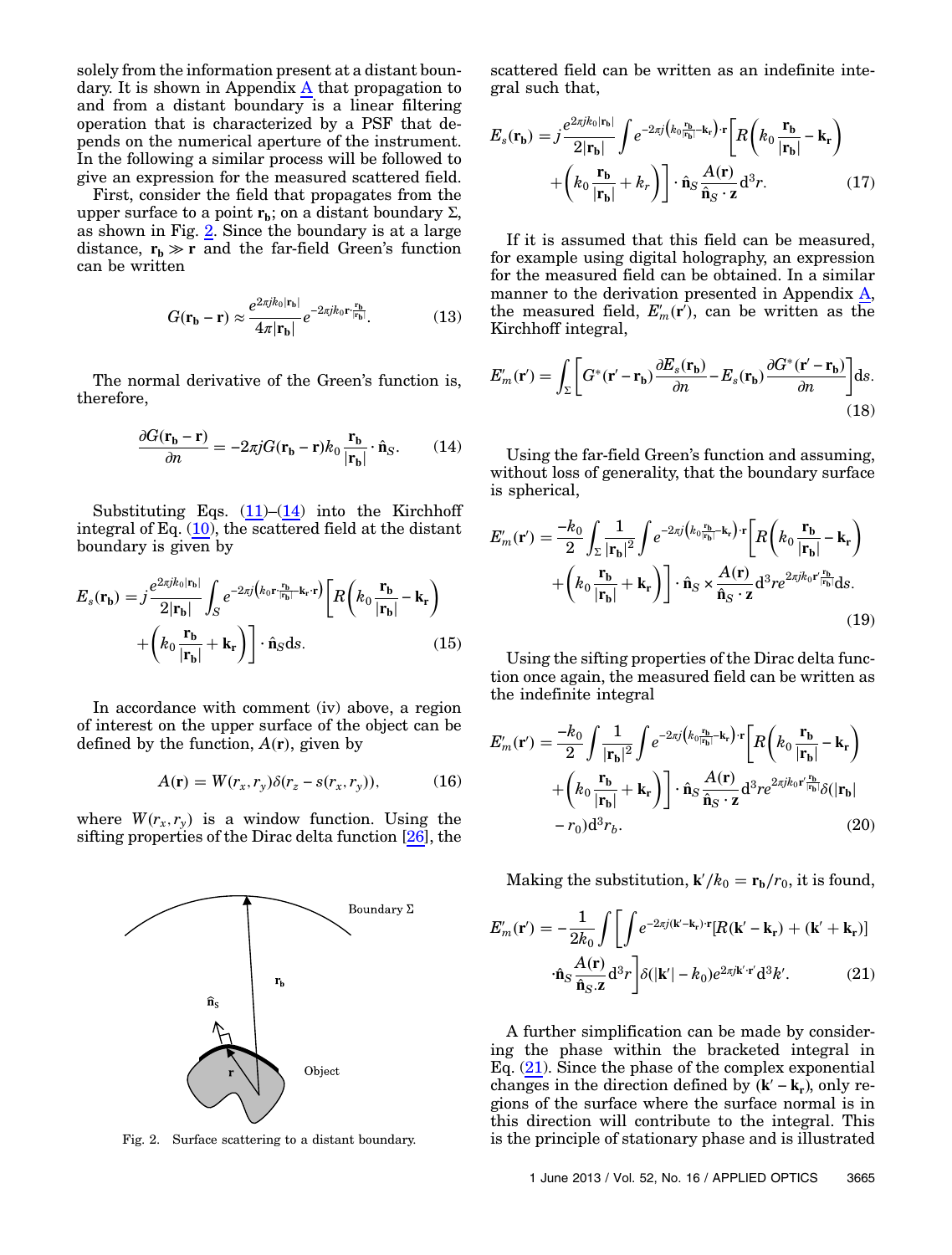

Fig. 3. Principle of stationary phase.

in Fig. 3. Noting that case in these regions the term  $(\mathbf{k}' + \mathbf{k}_r) \cdot \hat{\mathbf{n}}_S$  is negligible and  $\hat{\mathbf{n}}_S = (\mathbf{k}' - \mathbf{k}_r)/|\mathbf{k}' - \mathbf{k}_r|$ , Eq.  $(21)$  becomes

$$
E'_{m}(\mathbf{r}') = -\frac{R}{2k_0} \iint e^{-2\pi j(\mathbf{k}' - \mathbf{k}_\mathbf{r}) \cdot \mathbf{r}} \left( \frac{|\mathbf{k}' - \mathbf{k}_\mathbf{r}|^2}{(\mathbf{k}' - \mathbf{k}_\mathbf{r}) \cdot \mathbf{z}} \right) A(\mathbf{r}) d^3 r \delta(|\mathbf{k}'| - k_0) e^{2\pi j \mathbf{k}' \cdot \mathbf{r}'} d^3 k'.
$$
 (22)

With reference to Appendix  $\overline{A}$ , an ideal imaging system that collects the field over the whole surface of the boundary sphere has a TF given by  $\tilde{G}_{\text{ideal}}(\mathbf{k}') =$  $(j/4\pi k_0)\delta(|\mathbf{k}'|-\hat{k}_0)$ . Making this substitution,

$$
E'_{m}(\mathbf{r}') = 4\pi jR \iint e^{-2\pi j(\mathbf{k}' - \mathbf{k}_{\mathbf{r}}) \cdot \mathbf{r}} \left( \frac{|\mathbf{k}' - \mathbf{k}_{\mathbf{r}}|^2}{2(\mathbf{k}' - \mathbf{k}_{\mathbf{r}}) \cdot \mathbf{z}} \right) A(\mathbf{r}) d^3 r
$$

$$
\tilde{G}_{\text{ideal}}(\mathbf{k}') e^{2\pi j \mathbf{k}' \cdot \mathbf{r}'} d^3 k'.
$$
(23)

For an instrument of limited numerical aperture, however, the TF is  $\tilde{G}_{NA}(\mathbf{k}', k_0) = (j/4\pi k_0)\delta(|\mathbf{k}'| - k_0)$  $\text{step}\left((\mathbf{k}'\cdot\hat{\boldsymbol{o}}/k_0)-\sqrt{1-N_A^2}\right)$ , and the measured field --<br>1 ---.<br>ا ------ $E_m(\vec{r})$  is given by

$$
E_m(\mathbf{r}') = 4\pi jR \iint e^{-2\pi j(\mathbf{k}' - \mathbf{k}_\mathbf{r}) \cdot \mathbf{r}} \left( \frac{|\mathbf{k}' - \mathbf{k}_\mathbf{r}|^2}{2(\mathbf{k}' - \mathbf{k}_\mathbf{r}) \cdot \mathbf{z}} \right) A(\mathbf{r}) d^3 r
$$

$$
\tilde{G}_{\rm NA}(\mathbf{k}', k_0) e^{2\pi j \mathbf{k}' \cdot \mathbf{r}'} d^3 k'.
$$
(24)

Equation (24) describes the field measured by an unspecified coherent instrument operating in the far-field with restricted numerical aperture, when the surface of interest is illuminated by a plane monochromatic wave propagating in the direction of the wave vector,  $\mathbf{k}_r$ . In order to derive an expression for the response of a CSI, it is now necessary to consider this type of instrument in more detail. CSI records the interference between light scattered from the surface of interest and that reflected from a reference flat as the surface is scanned through focus (i.e., scanned in the axial direction). Typically, a Mirau objective utilizing an internal reference flat, as shown in Fig.  $\frac{4}{1}$ , is used for this purpose.



Fig. 4. Superposition of the reference and scattered fields in a Mirau objective.

In this way, the intensity recorded by the camera is proportional to that in the object plane of the objective, which is a far-field measurement of the interference between the measured scattered field  $E_m(\mathbf{r})$  and the reference field  $-E_r(\mathbf{r})$ , as shown in Fig.  $\underline{4}$ . Note that the reference field is  $-E_r(r)$  due to reflection at the reference surface. Accordingly, the measured intensity,  $I(r)$ , in the resulting interferogram is given by

$$
I(\mathbf{r}) = |E_m(\mathbf{r}) - E_r(\mathbf{r})|^2
$$
  
=  $|E_r(\mathbf{r})|^2 + |E_m(\mathbf{r})|^2 - E_m(\mathbf{r})^* E_r(\mathbf{r}) - E_m(\mathbf{r}) E_r(\mathbf{r})^*.$  (25)

In a similar manner to off-axis holography, these terms are separable in the frequency domain (see for example  $[17]$  so the output of a CSI instrument is defined as the modulated (fringe) component of the interferogram given by the fourth term in Eq.  $(25)$ ,

$$
O(\mathbf{r}) = E_m(\mathbf{r})E_r(\mathbf{r})^*.
$$
 (26)

Returning to the expression obtained for surface scattering with plane wave illumination, the output is,  $O_F(\mathbf{r}') = E_m(\mathbf{r}')e^{-2\pi j \mathbf{k}_\text{r} \cdot \mathbf{r}'}$  and substituting the measured scattered field  $E_m(\mathbf{r}')$  from Eq. (24), then

$$
O_F(\mathbf{r}') = \int \int e^{-2\pi j(\mathbf{k}' - \mathbf{k}_\mathbf{r}) \cdot \mathbf{r}} \left( \frac{|\mathbf{k}' - \mathbf{k}_\mathbf{r}|^2}{2(\mathbf{k}' - \mathbf{k}_\mathbf{r}) \cdot \mathbf{z}} \right) \Delta_F(\mathbf{r}) d^3 r
$$

$$
\tilde{G}_{\rm NA}(\mathbf{k}', k_0) e^{2\pi j(\mathbf{k}' - \mathbf{k}_\mathbf{r}) \cdot \mathbf{r}'} d^3 k', \tag{27}
$$

where the surface is defined by the function,  $\Delta_F(\mathbf{r})$ , given by

$$
\Delta_F(\mathbf{r}) = 4\pi j R A(\mathbf{r}) = 4\pi j R W(r_x, r_y) \delta(r_z - s(r_x, r_y)).
$$
\n(28)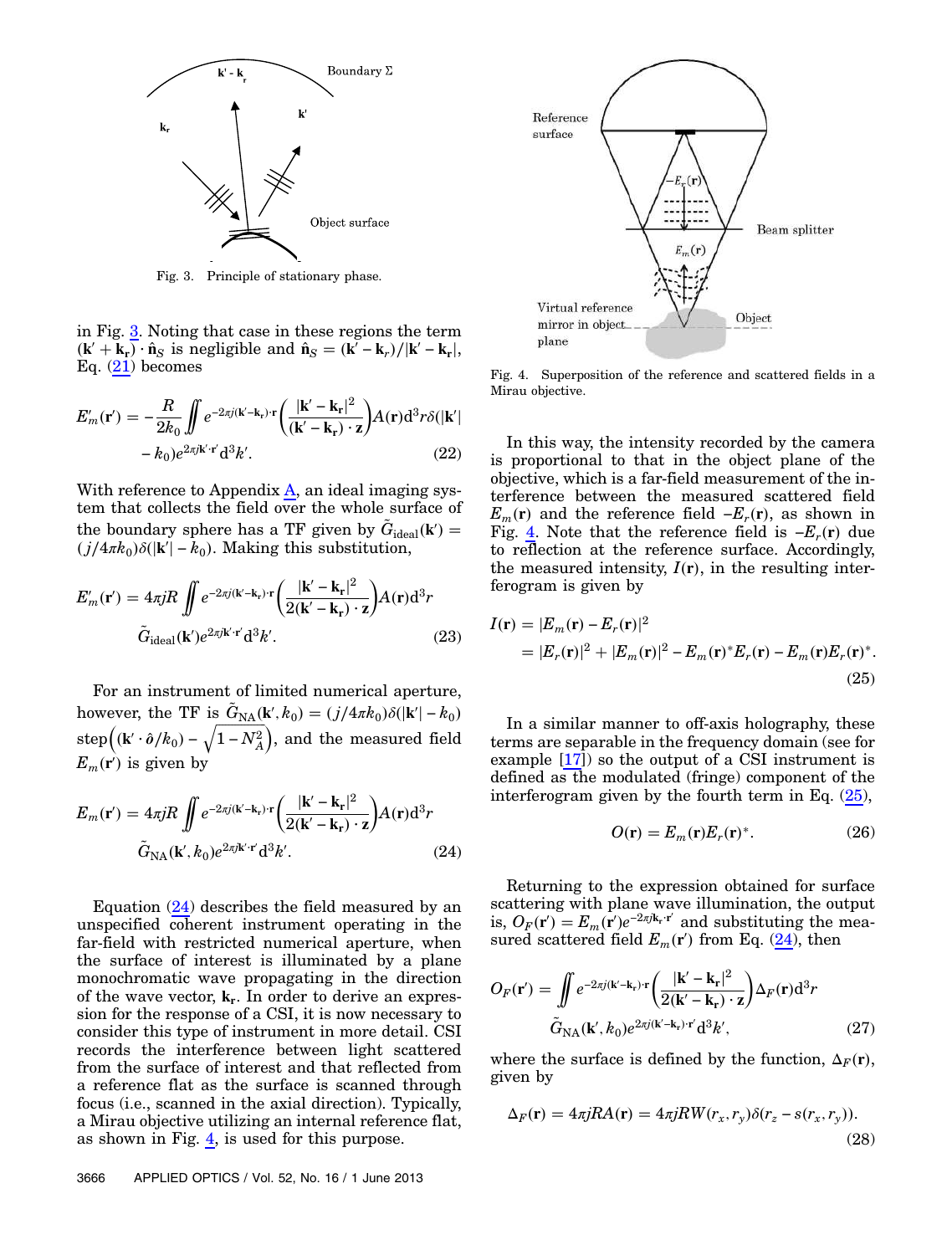Equation (28) provides a mathematical definition of the foil model of the surface. Making the substitution  $\mathbf{k}' - \mathbf{k}_r = \mathbf{k}$  in Eq. (27) gives

$$
O_F(\mathbf{r}') = \iint \Delta_F(\mathbf{r}) e^{-2\pi j \mathbf{k}' \cdot \mathbf{r}} d^3 r \left(\frac{|\mathbf{k}|^2}{2\mathbf{k} \cdot \mathbf{z}}\right) \tilde{G}_{\text{NA}}(\mathbf{k} + \mathbf{k}_{\mathbf{r}}, k_0) e^{2\pi j \mathbf{k} \cdot \mathbf{r}'} d^3 k
$$
 (29)

or

$$
\tilde{O}_F(\mathbf{k}) = \tilde{\Delta}_F(\mathbf{k}) \left(\frac{|\mathbf{k}|^2}{2\mathbf{k} \cdot \mathbf{z}}\right) \tilde{G}_{\text{NA}}(\mathbf{k} + \mathbf{k}_r, k_0).
$$
 (30)

Finally, if the spectral density of the source as a function of wavenumber is  $S(k_0)$ , then integrating over all illumination wave vectors,  $\mathbf{k}_r$ , within the numerical aperture and all wavenumbers,  $k_0$  that are defined by the function  $\tilde{G}_{\text{NA}}(-\mathbf{k}_r, k_0)$ , the output of the CSI can be written

$$
\tilde{O}_F(\mathbf{k}) = \tilde{\Delta}_F(\mathbf{k}) \tilde{H}_F(\mathbf{k}),\tag{31}
$$

where  $\tilde{H}(\mathbf{k})$  is the TF and is given by

$$
\tilde{H}_F(\mathbf{k}) = \left(\frac{|\mathbf{k}|^2}{2\mathbf{k} \cdot \mathbf{z}}\right) \iint \tilde{G}_{\text{NA}}(\mathbf{k}_r, k_0) \tilde{G}_{\text{NA}}(\mathbf{k} - \mathbf{k}_r, k_0) d^3 k_r S(k_0) dk_0.
$$
\n(32)

Equation (32) defines the response of a CSI of restricted numerical aperture when it is applied to the foil model of an object surface as defined by Eq. (28).

# 3. Discussion

The TF defined by Eq.  $(32)$  is entirely equivalent to the "effective transfer function" presented by Sheppard in the context of confocal microscopy [24,25]. It should be compared with the expression for the TF derived using the Born approximation, Eq. (5), which is repeated here for clarity:

$$
\tilde{H}_B(\mathbf{k}) = \iint \tilde{G}_{\text{NA}}(\mathbf{k}', k_0) \tilde{G}_{\text{NA}}(\mathbf{k} - \mathbf{k}', k_0) d^3 k' k_0^2 S(k_0) dk_0.
$$
\n(33)

Although the forms of Eqs.  $(32)$  and  $(33)$  are similar, they differ in the weighting term,  $\frac{|\mathbf{k}|^2}{2}$  (2k.z)) in Eq.  $(32)$  and the factor  $k_0^2$  that weights the spectrum of the illumination source,  $S(k_0)$ , in Eq.  $(33)$ . It should also be noted that in each derivation the object function to which the filtering operation is applied is defined in a slightly different way. In the case of the Born approximation

$$
\Delta_B(\mathbf{r}) = 4\pi^2 (1 - n^2(\mathbf{r})),\tag{34}
$$

whereas the foil model of the object is defined by

$$
\Delta_F(\mathbf{r}) = 4\pi j R W(r_x, r_y) \delta(r_z - s(r_x, r_y)). \tag{35}
$$

It should be remembered that the foil model is strictly only valid for perfect conductors when the reflection coefficient is independent of incidence angle and  $R = 1$ . However, for small instruments of low numerical aperture, the angle of incidence is restricted and it is reasonable to replace the reflection coefficient with its value at normal incidence,  $R = (1 - n)/(1 + n)$ , such that

$$
\Delta_F(\mathbf{r}) \approx 4\pi j \left(\frac{1-n}{1+n}\right) \delta(r_z - s(r_x, r_y)).\tag{36}
$$

Finally, returning to Eq.  $(27)$  it is noted that for low numerical aperture, and consequently small angles of incidence, the factor  $|\mathbf{k}' - \mathbf{k}_r|^2/2(\mathbf{k}' - \mathbf{k}_r) \cdot \mathbf{z} \approx k_0$ , and following a similar derivation

$$
\tilde{H}_F(\mathbf{k}) \approx \iint \tilde{G}_{\text{NA}}(\mathbf{k}_r, k_0) \tilde{G}_{\text{NA}}(\mathbf{k} - \mathbf{k}_r, k_0) d^3 k_r k_0 S(k_0) dk_0.
$$
\n(37)

Equivalently, the PSF is given by

$$
H_F(\mathbf{r}) \approx \int G_{\text{NA}}^2(\mathbf{r}, k_0) k_0 S(k_0) \mathrm{d}k_0. \tag{38}
$$

Equations  $(36)$ – $(38)$  define the properties of the foil model of the surface that is used in practice and it is straightforward to show that in the limit  $n \to 1$  and  $N_A \rightarrow 0$  the output interferograms of a CSI that are predicted using the Born approximation and foil model are in fact identical.

#### 4. Conclusion

In this paper, the process of surface measurement using CSI in terms of linear systems theory has been discussed. The interferogram that is output by a CSI instrument is defined as a linear filtering operation applied to an appropriate object function that is defined in terms of the geometry and optical properties of the object. The filter is characterized by the PSF in the space domain or equivalently the TF in the frequency domain. As has been shown elsewhere [17,18], these characteristics can be deduced for a range of far-field measurement instruments, including CSI, if the scattered field is a linear function of the object function, but in general, this is only true if some approximations are made. In this respect it is usual to derive the 3D PSF and TF by assuming the Born approximation. This is appropriate when the object is weakly scattering such that small changes in refractive index are observed but is not applicable to most 3D objects that scatter more strongly. For the case of surface scattering it is not necessary to make the Born approximation, however, and the process is found to be linear if appropriate boundary conditions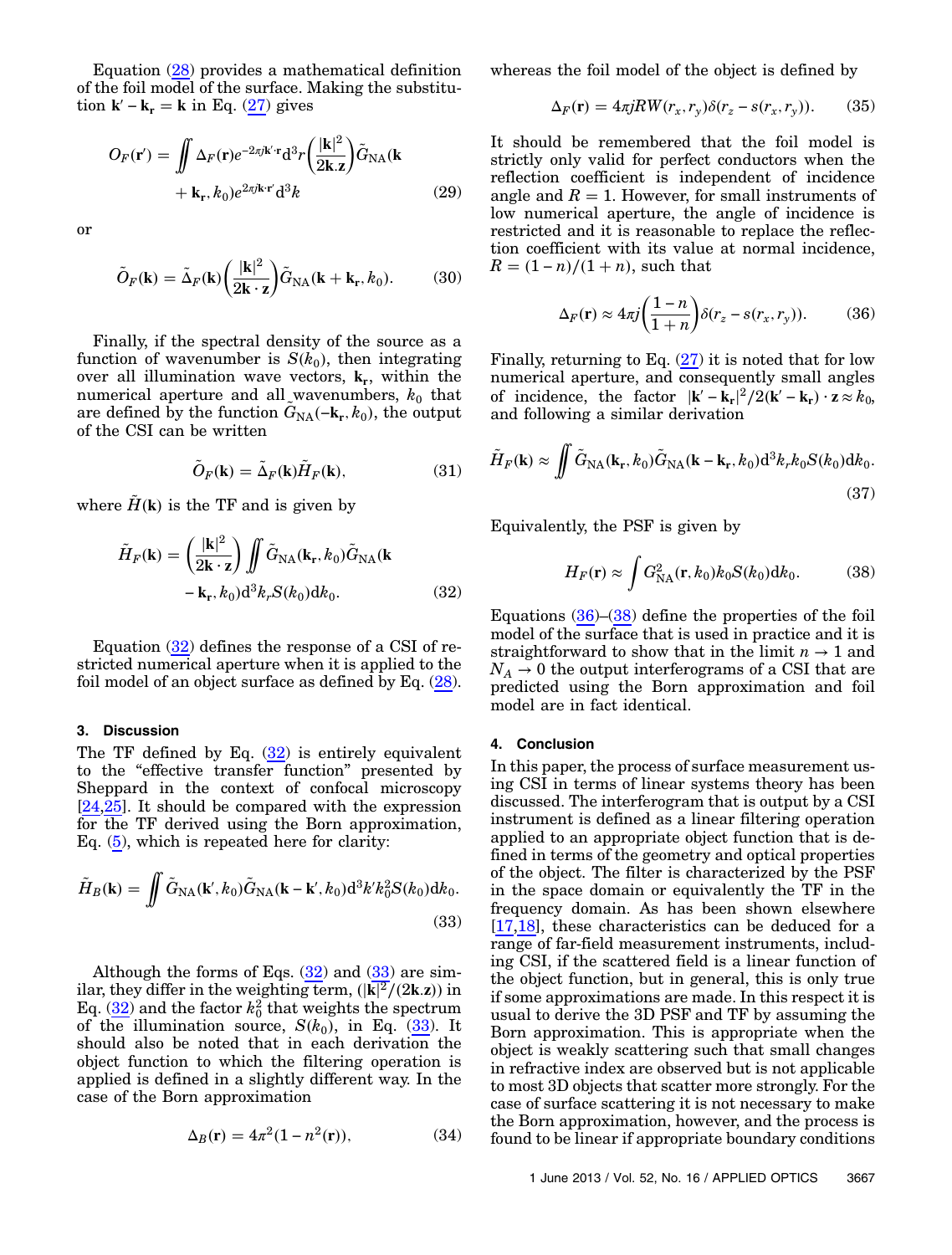are assumed. In this case the Kirchhoff or physical optics approximation is assumed, which implies that the surface is slowly varying (such that the local radius of curvature is larger than the wavelength). When the surface of a homogenous object is measured, it can be replaced by an infinitely thin foil-like membrane, which has been called the "foil model" of the surface.

The paper presents for the first time the derivation of the foil model of the surface and the associated PSF and TF. Starting from the integral form of the Helmholtz equation the differences between the approaches based on the Born and Kirchhoff approximations are described. It is shown that there is a small but significant difference between the PSFs and TFs; however, the two approaches yield exactly the same result when both the numerical aperture and refractive change tends to zero.

# Appendix A

In the following it is shown that the reconstruction of a monochromatic scattered field from the information present within a measurement of the complex amplitude at a distant boundary surface can be expressed as a linear filtering operation. The transfer characteristic of this operation is derived both for the ideal case of complete recording of the boundary field and an incomplete recording over a surface restricted by numerical aperture.

Consider the field,  $E_s(\mathbf{r}_b)$ , at a spherical boundary due to an object described by the source distribution,  $U(\mathbf{r})$ , as shown in Fig.  $5$ . According to scalar scattering theory this can be written [17] as the superposition integral

$$
E_s(\mathbf{r_b}) = \int U(\mathbf{r})G(\mathbf{r_b} - \mathbf{r})d^3r,
$$
 (A1)

where  $G(\mathbf{r}_b - \mathbf{r})$  is the free-space Green's function that defines a point source and is given by

$$
G(\mathbf{r_b} - \mathbf{r}) = \frac{e^{2\pi j k_0 |\mathbf{r_b} - \mathbf{r}|}}{4\pi |\mathbf{r_b} - \mathbf{r}|},
$$
(A2)



Fig. 5. Scattered field at spherical boundary surface. integral

and  $k_0 = 1/\lambda$  is the wavenumber. If the boundary of interest is placed in the far field, such that  $|\mathbf{r}_b| \gg |\mathbf{r}|$ , the free-space Green's function can be written

$$
G(\mathbf{r_b} - \mathbf{r}) \approx \frac{e^{2\pi j k_0 |\mathbf{r_b}|}}{4\pi |\mathbf{r_b}|} e^{-2\pi j k_0 \mathbf{r} \cdot \frac{\mathbf{r_b}}{|\mathbf{r_b}|}},\tag{A3}
$$

where it is noted that this approximation is equivalent to the Fraunhofer approximation [18]. Using Eq.  $(A3)$  the scattered field is given by

$$
E_s(\mathbf{r_b}) = \frac{e^{2\pi j k_0 |\mathbf{r_b}|}}{4\pi |\mathbf{r_b}|} \int U(\mathbf{r}) e^{-2\pi j k_0 \mathbf{r} \cdot \frac{\mathbf{r_b}}{|\mathbf{r_b}|}} \mathrm{d}^3 r. \quad (A4)
$$

Consider the reconstruction of the scattered field using the information contained within a measurement of the complex amplitude on the boundary surface. This could be an optical reconstruction corresponding to the real image reconstructed from a holographic recording medium placed around the boundary, or equivalently, a numerical reconstruction from a digital recording of the boundary field. In either case, the reconstructed field is found by considering the back-propagation of the boundary field. Accordingly, a point sink defined by the conjugate of the Green's function in Eq.  $(A3)$  is applied to the Kirchhoff integral [19],

$$
E_m(\mathbf{r}') = \int_{\Sigma} \left[ G^*(\mathbf{r}' - \mathbf{r}_b) \frac{\partial E_S(\mathbf{r}_b)}{\partial n} - E_S(\mathbf{r}_b) \frac{\partial G^*(\mathbf{r}' - \mathbf{r}_b)}{\partial n} \right] ds,
$$
(A5)

where ∂∕∂n is the field derivative in the direction of the outward surface normal and the surface integral is performed over the boundary surface Σ. Without loss of generality, assuming the boundary is spherical of radius  $r_0$ , and using the far-field approximation once again gives

$$
\frac{\partial G^*(\mathbf{r}' - \mathbf{r}_b)}{\partial n} = -2\pi j k_0 G^*(\mathbf{r}' - \mathbf{r}_b),\tag{A6}
$$

and

$$
\frac{\partial E_S(\mathbf{r_b})}{\partial n} = 2\pi j k_0 E_S(\mathbf{r_b}).\tag{A7}
$$

Substituting values from Eqs.  $(A6)$  and  $(A7)$  to Eq.  $(A5)$  the reconstructed field is given by

$$
E_m(\mathbf{r}') = 4\pi j k_0 \int_{\Sigma} G^*(\mathbf{r}' - \mathbf{r}_b) E_S(\mathbf{r}_b) \mathrm{d}s
$$
  
= 
$$
\frac{j k_0}{4\pi} \int_{\Sigma} \left[ \int U(\mathbf{r}) e^{-2\pi j k_0 \mathbf{r} \frac{\mathbf{r}_b}{|\mathbf{r}_b|}} \mathrm{d}^3 r \right] \frac{1}{|\mathbf{r}_b|^2} e^{2\pi j k_0 \mathbf{r}' \frac{\mathbf{r}_b}{|\mathbf{r}_b|}} \mathrm{d}s.
$$
(A8)

Using the sifting properties of the Dirac Delta function  $[25]$ , Eq.  $(AB)$  can be written as the indefinite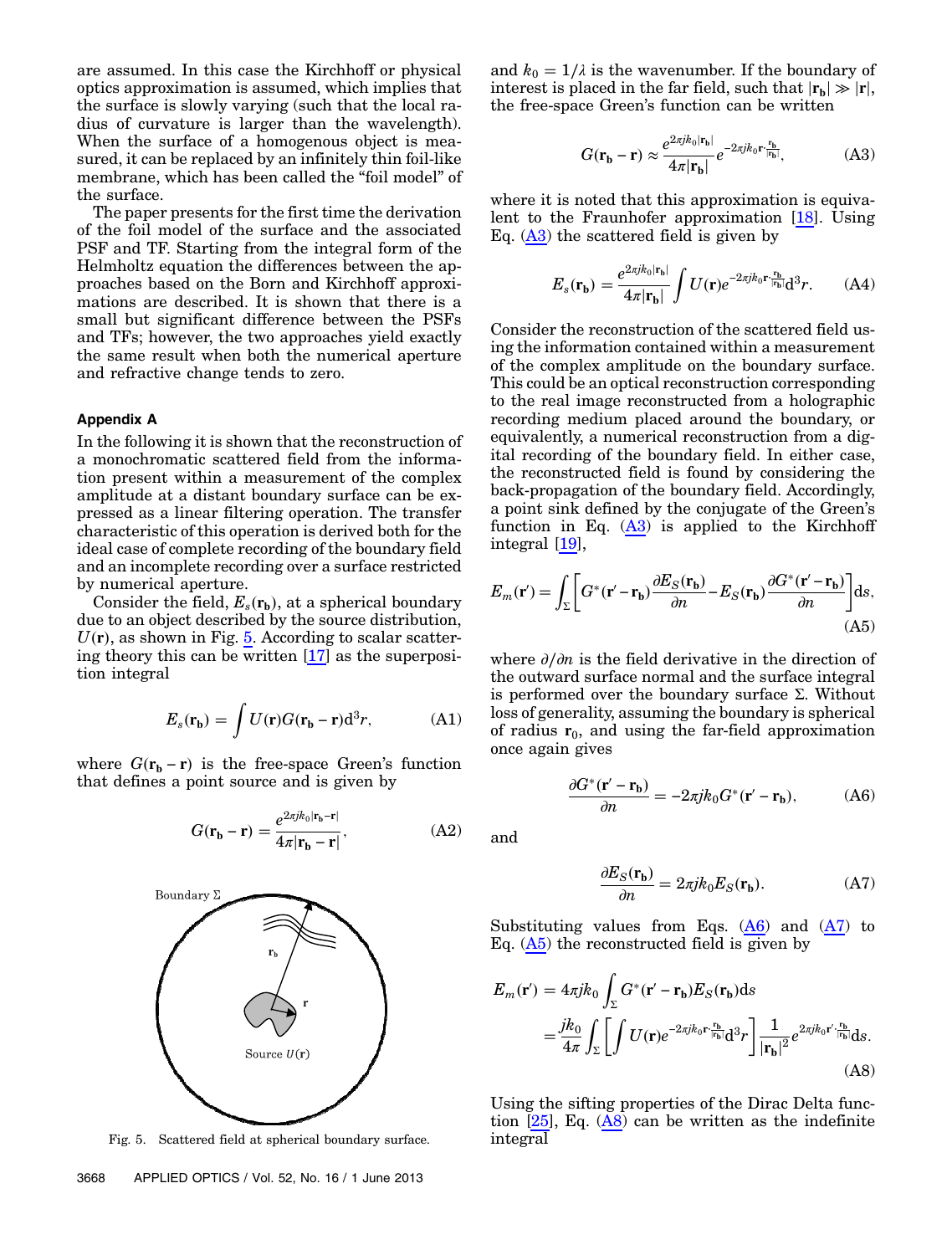$$
E_m(\mathbf{r}') = \frac{jk_0}{4\pi} \int \left[ \int U(\mathbf{r}) e^{-2\pi j k_0 \mathbf{r} \cdot \frac{\mathbf{r_b}}{|\mathbf{r_b}|}} \mathrm{d}^3 r \right] \frac{1}{|\mathbf{r_b}|^2} \delta(|\mathbf{r_b}| - r_0) e^{2\pi j k_0 \mathbf{r}' \cdot \frac{\mathbf{r_b}}{|\mathbf{r_b}|} \mathrm{d}^3 r_b}.
$$
 (A9)

Finally, making the substitution,  $\mathbf{k}'/k_0 = \mathbf{r_b}/r_0$ , it is found that

$$
E_m(\mathbf{r}') = \frac{j}{4\pi k_0} \int \left[ \int U(\mathbf{r}) e^{-2\pi j \mathbf{k} \cdot \mathbf{r}} \mathrm{d}^3 r \right] \delta(|\mathbf{k}| -k_0) e^{2\pi j \mathbf{k} \cdot \mathbf{r}'} \mathrm{d}^3 k. \tag{A10}
$$

In this expression the bracketed term can be recognized as the source spectrum  $\hat{U}(\mathbf{k})$ . Taking the Fourier transform of Eq.  $(A10)$ , the spectrum of the reconstructed field  $\tilde{E}_m(\mathbf{k})$ , can be written

$$
\tilde{E}_m(\mathbf{k}) = \tilde{U}(\mathbf{k})\tilde{G}_{\text{ideal}}(\mathbf{k}),\tag{A11}
$$

where  $\tilde{G}_{\text{ideal}}(\mathbf{k})$  is the TF given by

$$
\tilde{G}_{\text{ideal}}(\mathbf{k}) = \frac{j}{4\pi k_0} \delta(|\mathbf{k}| - k_0). \tag{A12}
$$

Consequently, the reconstruction process can be considered as a linear filtering operation that modifies the source spectrum by selecting only the spatial frequency components that lie on the sphere of radius  $k_0$ . In practice, however, most optical instruments collect light over a finite part of the sphere defined by the numerical aperture  $N_A$ . In this case the TF,  $\tilde{G}_{\rm NA}({\bf k}, k_0)$ , can be represented by a portion of the sphere such that

$$
\tilde{G}_{\text{NA}}(\mathbf{k}, k_0) = \frac{j}{4\pi k_0} \delta(|\mathbf{k}| - k_0) \text{step}\left(\frac{\mathbf{k} \cdot \hat{\boldsymbol{\theta}}}{k_0} - \sqrt{1 - N_A^2}\right),\tag{A13}
$$

where  $step(x)$  is the Heaviside step function and  $\hat{o}$  is a unit vector in the direction of observation (i.e., along the optical axis of the instrument). Equation  $(A13)$ defines the 3D TF of a far-field imaging system of finite aperture. The 3D PSF is the inverse Fourier transform of this expression and is given by

$$
G_{\rm NA}(\mathbf{r}, k_0) = \int \frac{j}{4\pi k_0} \delta(|\mathbf{k}| - k_0) \text{step} \left(\frac{\mathbf{k}.\hat{\mathbf{o}}}{k_0} - \sqrt{1 - N_A^2}\right) e^{j2\pi \mathbf{k} \cdot \mathbf{r}} \text{d}^3 k. \tag{A14}
$$

Equations  $(A13)$  and  $(A14)$  define the response of a far-field imaging system of restricted numerical aperture as a 3D filter applied to the source distribution  $U(\mathbf{r})$ .

The authors wish to acknowledge the EPSRC and NPL for supporting this work through the BIS National Measurement System Engineering & Flow Metrology Programme. Thanks are due to Dr. Andrew Henning (NPL) for checking through the mathematics in detail.

#### References

- 1. B. S. Lee and T. C. Strand, "Profilometry with a coherence scanning microscope," Appl. Opt. 29, 3784–3788 (1990).
- 2. L. Deck and P. De Groot, "High-speed noncontact profiler based on scanning white-light interferometry," Appl. Opt. 33, 7334–7338 (1994).
- 3. R. K. Leach, Optical Measurement of Surface Topography (Springer, 2011), 187–208.
- 4. G. S. Kino and S. S. Chim, "Mirau correlation microscope," Appl. Opt. 29, 3775-3783 (1990).
- 5. F. Gao, R. K. Leach, J. Petzing, and J. M. Coupland, "Surface measurement errors using commercial scanning white light interferometers," Meas. Sci. Technol. 19, 015303 (2008).
- 6. C. L. Giusca and R. K. Leach, "Calibration of the scales of areal surface topography measuring instruments: Part 2—Amplification coefficient, linearity and squareness," Meas. Sci. Technol. 23, 065005 (2012).
- 7. J. N. Petzing, J. M. Coupland, and R. K. Leach, "The measurement of rough surface topography using coherence scanning interferometry," in Good Practice Guide No. 116, (National Physical Laboratory, 2010), pp. 92–112.
- 8. W. Hillmann, "Surface profiles obtained by means of optical methods—are they true representations of the real surface," CIRP Ann. 39, 581–583 (1990).
- 9. K. Palodhi, J. M. Coupland, and R. K. Leach, "A linear model of fringe generation and analysis in coherence scanning interferometry," presented at the ASPE Summer Topical Meeting on Precision Interferometric Metrology, Asheville, North Carolina, 23–25 June 2010.
- 10. K. Palodhi, J. M. Coupland, and R. K. Leach, "Determination of the point spread function of a coherence scanning interferometer," in Proceedings of the 13th International Conference on Metrology and Properties of Engineering Surfaces (NPL, 2011), pp. 199–202.
- 11. R. Mandal, K. Palodhi, J. M. Coupland, R. K. Leach, and D. Mansfield, "Application of linear systems theory to characterize coherence scanning interferometry," Proc. SPIE 8430, 84300T (2012).
- 12. E. Wolf, "Three-dimensional structure determination of semitransparent objects from holographic data," Opt. Commun. 1, 153–156 (1969).
- 13. R. Dandliker and K. Weiss, "Reconstruction of the threedimensional refractive index from scattered waves," Opt. Commun. 1, 323–328 (1970).
- 14. N. Streibl, "Three-dimensional imaging by a microscope," J. Opt. Soc. Am. A 2, 121–127 (1985).
- 15. C. J. R. Sheppard and C. J. Cogswell, "Three-dimensional image formation in confocal microscopy," J. Microsc. 159, 179–194 (1990).
- 16. A. F. Fercher, H. Bartelt, H. Becker, and E. Wiltschko, "Image formation by inversion of scattered field data: experiments and computational simulation," Appl. Opt. 18, 2427–2439 (1979).
- 17. J. M. Coupland and J. Lobera, "Holography, tomography and 3D microscopy as linear filtering operations," Meas. Sci. Technol. 19, 07010 (2008).
- 18. P. D. Ruiz, J. M. Huntley, and J. M. Coupland, "Depth-resolved imaging and displacement measurement techniques viewed as linear filtering operations," Exp. Mech. 13, 453–465 (2010).
- 19. M. Born and E. Wolf, Principles of Optics: Electromagnetic Theory of Propagation, Interference and Diffraction of Light, 7th ed. (Cambridge University, 1999), 695–734.
- 20. P. Beckmann and A. Spizzichino, The Scattering of Electromagnetic Waves from Rough Surfaces (Artech House, 1987), 17–33.
- 21. R. J. Wombellan and J. A. DeSanto, "Reconstruction of rough-surface profiles with the Kirchhoff approximation," J. Opt. Soc. Am. A 8, 1892–1897 (1991).
- 22. E. I. Thorsosand and D. R. Jackson, "Studies of scattering theory using numerical methods," Waves Random Media 1, S165–S190 (1991).